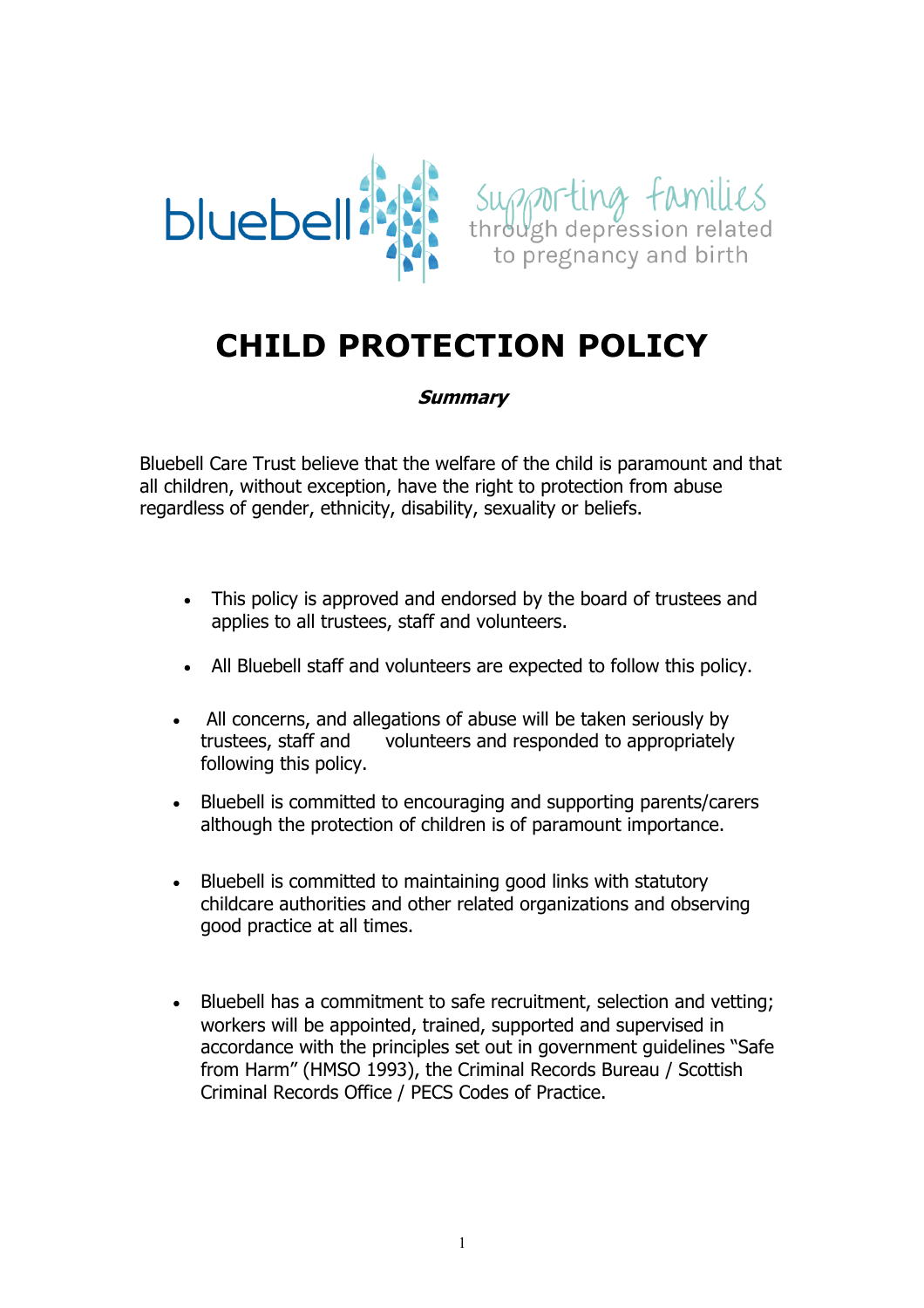# **1 Child Protection Policy**

### **1.1 Introduction**

Everyone who engages with support from **Bluebell Care Trust**, is entitled to do so in an enjoyable and safe environment. **Bluebell Care Trust** has a moral and legal obligation to provide parents and their children with the highest standard of support and care.

**Bluebell Care Trust** is committed to devising and implementing policies that ensure that the team are aware of their responsibilities in safeguarding children and adults from harm and abuse.

The aim of the policy is to promote good practice, providing children and young people with appropriate safety/protection whilst in the care of **Bluebell Care Trust.** Ensuring that staff and volunteers make informed and confident responses to specific child protection issues.

### **A child/young person is defined as a person under the age of 18 (Children's Act 1989)**

### **1.1 Policy Statement**

**Bluebell Care Trust** is committed to the following:

- The welfare of the child is paramount.
- All children, whatever their age, culture, ability, gender, language, racial origin, religious belief and/or sexual identity are able to access the help of **Bluebell Care Trust** and be safe doing so.
- Taking all reasonable steps to protect children from harm, discrimination and degrading treatment and to respect their rights, wishes and feelings.
- All suspicions and allegations of poor practice or abuse will be taken seriously and responded to promptly and appropriately.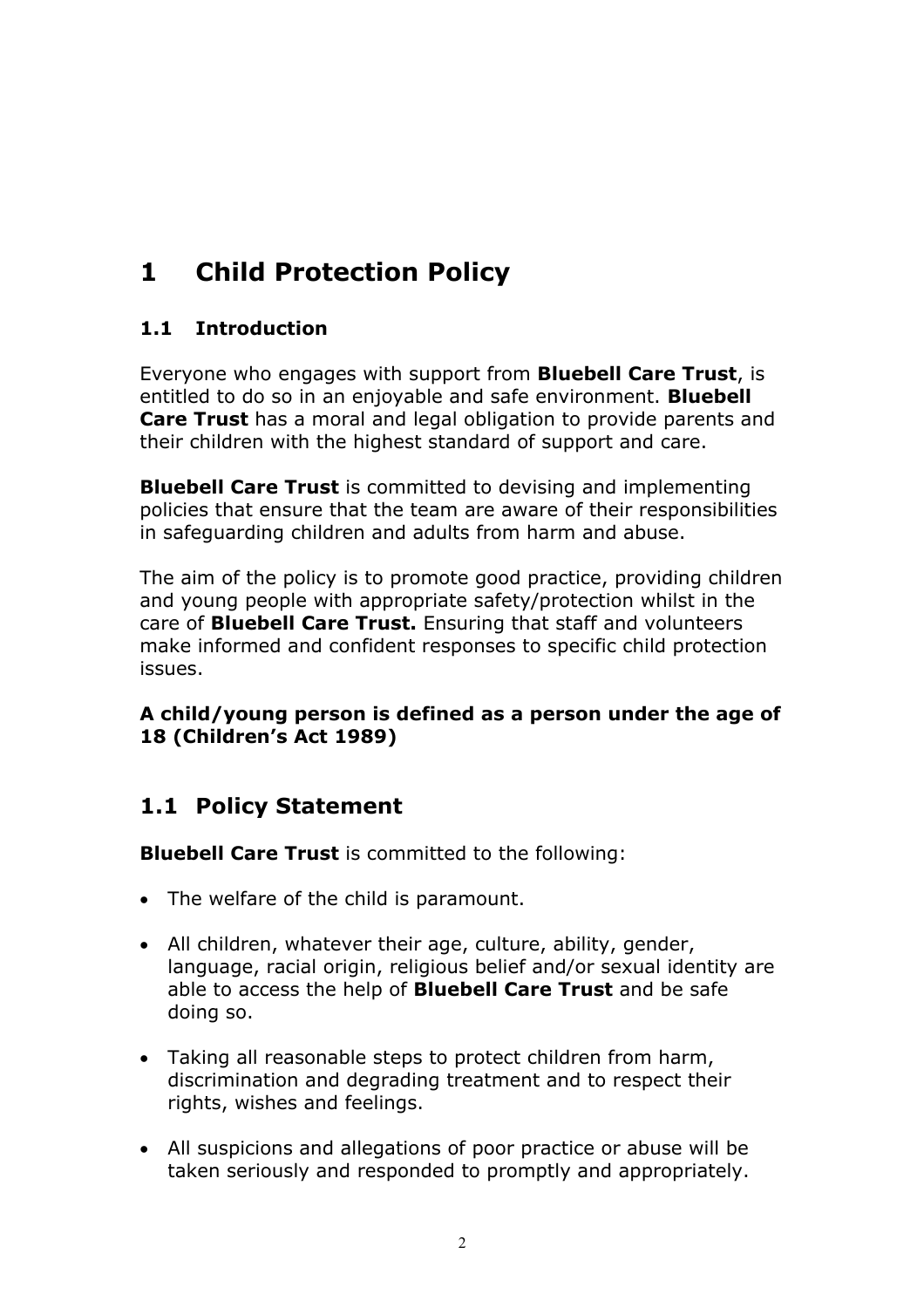- All **Bluebell** staff and volunteers who work with children will be recruited and vetted for their suitability for that responsibility, and will be provided with guidance and training in good practice and child protection procedures.
- Working in partnership with parents and children is essential for the protection of children.

### **1.2 Monitor and review the policy and procedures**

The implementation of procedures should be regularly monitored and reviewed. The appointed **Bluebell Care Trust** welfare officer (Ruth Jackson) should regularly report progress, challenges, difficulties, achievements, gaps and areas where changes are required, to the management committee.

The policy should be reviewed every 3 years or whenever there is a major change in the organisation or in relevant legislation.

# **2 Promoting Good Practice**

### **2.1 Introduction**

To provide children with the best possible experience when their family is referred to **Bluebell Care Trust,** everyone must operate within an accepted ethical framework.

It is not always easy to distinguish poor practice from abuse. It is therefore NOT the responsibility of employees or employees in **Bluebell** to make judgements about whether or not abuse is taking place. It is, however, their responsibility to identify poor practice and possible abuse and act if they have concerns about the welfare of the child, as explained in section 4.

This section will help you identify what is meant by good practice and poor practice.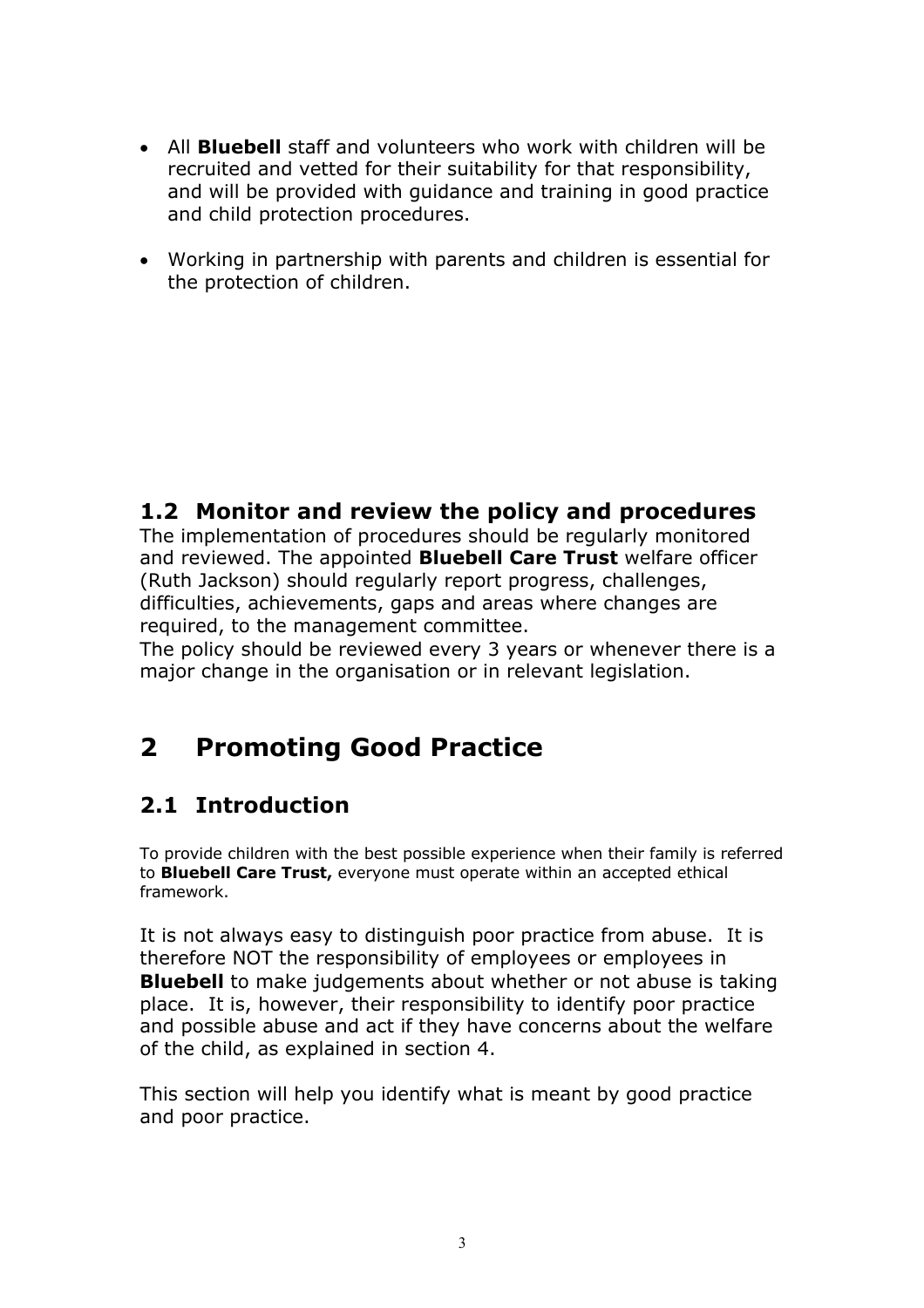## **2.2 Good Practice**

All personnel should adhere to the following principles and action:

- Always work in an open environment (e.g. avoiding private or unobserved situations and encouraging open communication with no secrets).
- Treat all children and young people equally and with respect and dignity.
- Ensure that the welfare of children retains paramount importance.
- Maintain professional boundaries (e.g. it is not appropriate for staff or volunteers to form an intimate relationship with a child or to take them to their home).
- Avoid unnecessary physical contact with children and young people. Where any form of manual/physical support is required it should be provided openly and with the consent of the parent and young person, if they are old enough. Physical contact can be appropriate, especially with babies, so long as it is neither intrusive nor disturbing.
- Involve parents/carers wherever possible, e.g. try to avoid any situation where you are left solely responsible for a child and if it does occur try to involve other family members and be clear what the parent has consented to.
- be an excellent role model, this includes not smoking or drinking alcohol when working with families.

### **2.3 Poor Practice**

The following are regarded as poor practice and should be avoided by all personnel:

- Unnecessarily spending time alone with young people away from others.
- Taking young people alone in a car on journeys, however short.
- Taking young people to your home where they will be alone with you.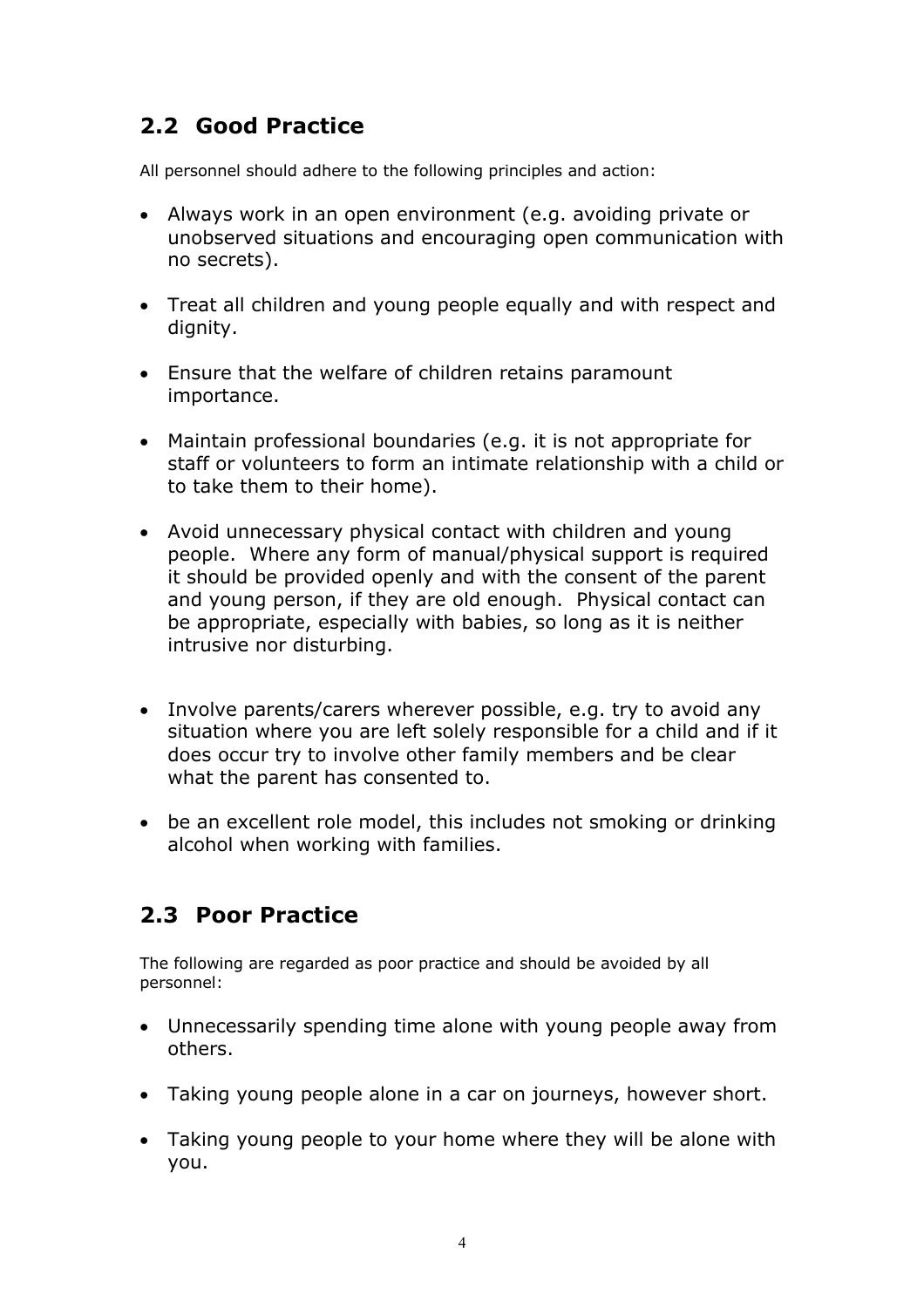- Engaging in rough, physical or sexually provocative games, including horseplay.
- Allow or engage in inappropriate touching of any form.
- Allowing young people to use inappropriate language unchallenged.
- Making sexually suggestive comments to a young person, even in fun.
- Reducing a young person to tears as a form of control.
- Allow allegations made by a young person to go unchallenged, unrecorded or not acted upon.
- Do things of a personal nature that the young person can do for themselves.

When a situation arises where it is impractical/impossible to avoid a certain situation e.g. transporting a young person in your car, the task should only be carried out with the full understanding and consent of their parent/carer. Bluebell Care Trust management should be informed prior to this taking place.

If during your care you accidentally hurt a young person, the young person seems distressed in any manner, appears to be sexually aroused by your actions and/or if the young person misunderstands or misinterprets something you have done, report any such incidents as soon as possible to your line manager or Ruth Jackson, and make a written note of it. Parents should also be informed of the incident.

# 3 Defining Child Abuse

### **3.1 Introduction**

Child abuse is any form of physical, emotional or sexual mistreatment, lack of care that leads to injury or harm, it commonly occurs within a relationship of trust or responsibility and is an abuse of power or a breach of trust. Abuse can happen to a young person regardless of their age, gender, race or ability.

There are four main types of abuse: **physical abuse, sexual abuse, emotional abuse and neglect.** The abuser may be a family member, someone the young person encounters in residential care, or in the community. Any individual may abuse or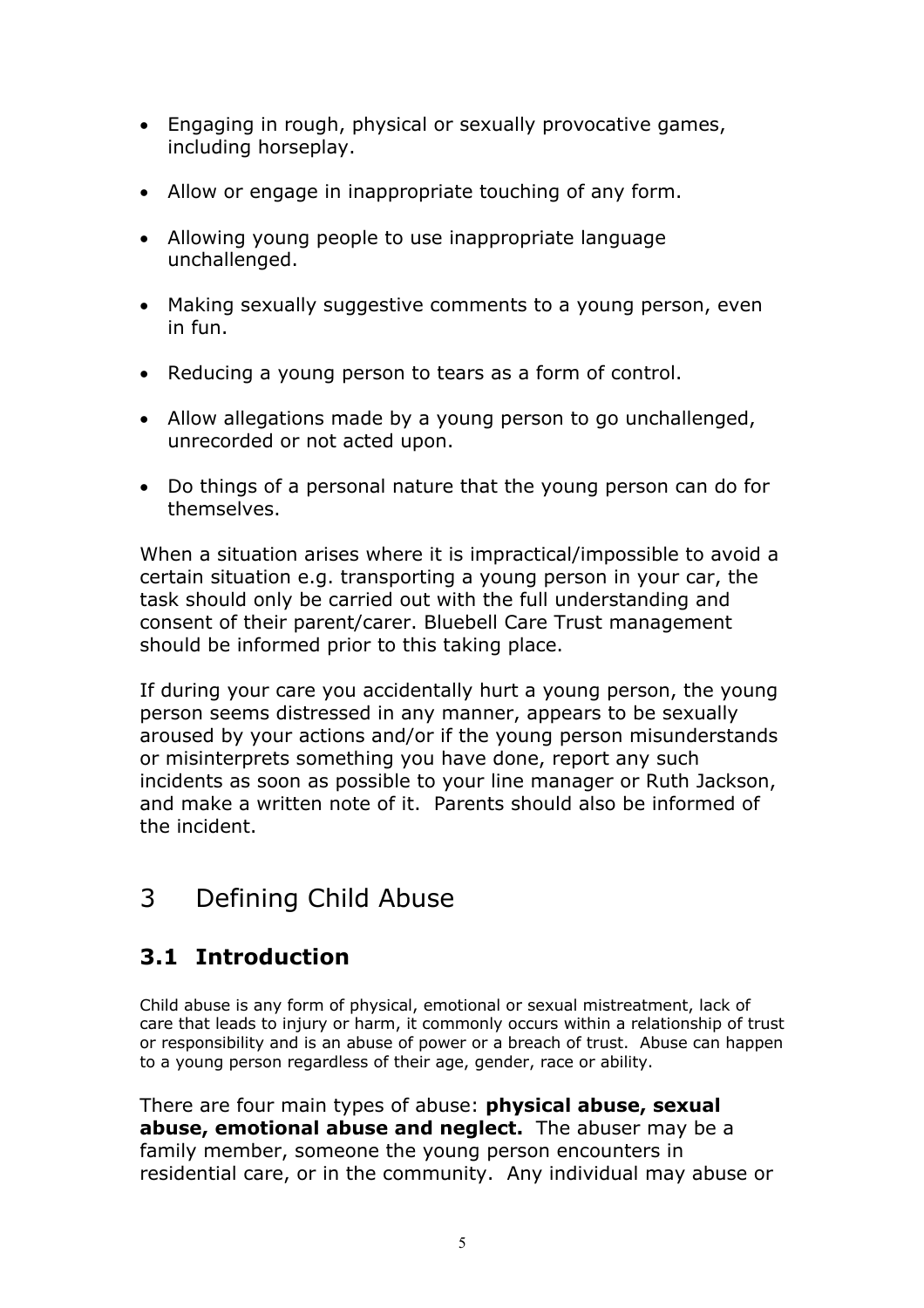neglect a young person directly or may be responsible for abuse because they fail to prevent another person harming the young person.

Abuse in all of its forms can affect a young person at any age. The effects can be so damaging that if not treated may follow the individual into adulthood.

Young people with disabilities may be at increased risk of abuse through various factors such as stereotyping, prejudice, discrimination, isolation and a powerlessness to protect themselves or adequately communicate that abuse had occurred.

## **3.2 Types of Abuse**

• **Physical Abuse:** where adults physically hurt or injure a young person e.g. hitting, shaking, throwing, poisoning, burning, biting, scalding, suffocating, drowning. Giving young people alcohol, or inappropriate drugs would also constitute child abuse.

This category of abuse can also include when a parent/carer reports nonexistent symptoms or illness deliberately causes ill health in a young person they are looking after. This is called Munchausen's syndrome by proxy.

• **Emotional Abuse:** the persistent emotional ill treatment of a young person, likely to cause severe and lasting adverse effects on the child's emotional development. It may involve telling a young person they are useless, worthless, unloved, inadequate or valued in terms of only meeting the needs of another person. It may feature expectations of young people that are not appropriate to their age or development. It may cause a young person to be frightened or in danger by being constantly shouted at, threatened or taunted which may make the young person frightened or withdrawn.

Ill treatment of children, whatever form it takes, will always feature a degree of emotional abuse.

When a parent is dealing with depression they may, wholly unwittingly, deny a child the loving engagement they need to thrive and develop and transfer their own negative feelings onto their child with damaging effect.

• **Bullying** may come from another young person or an adult. Bullying is defined as deliberate hurtful behaviour, usually repeated over a period of time, where it is difficult for those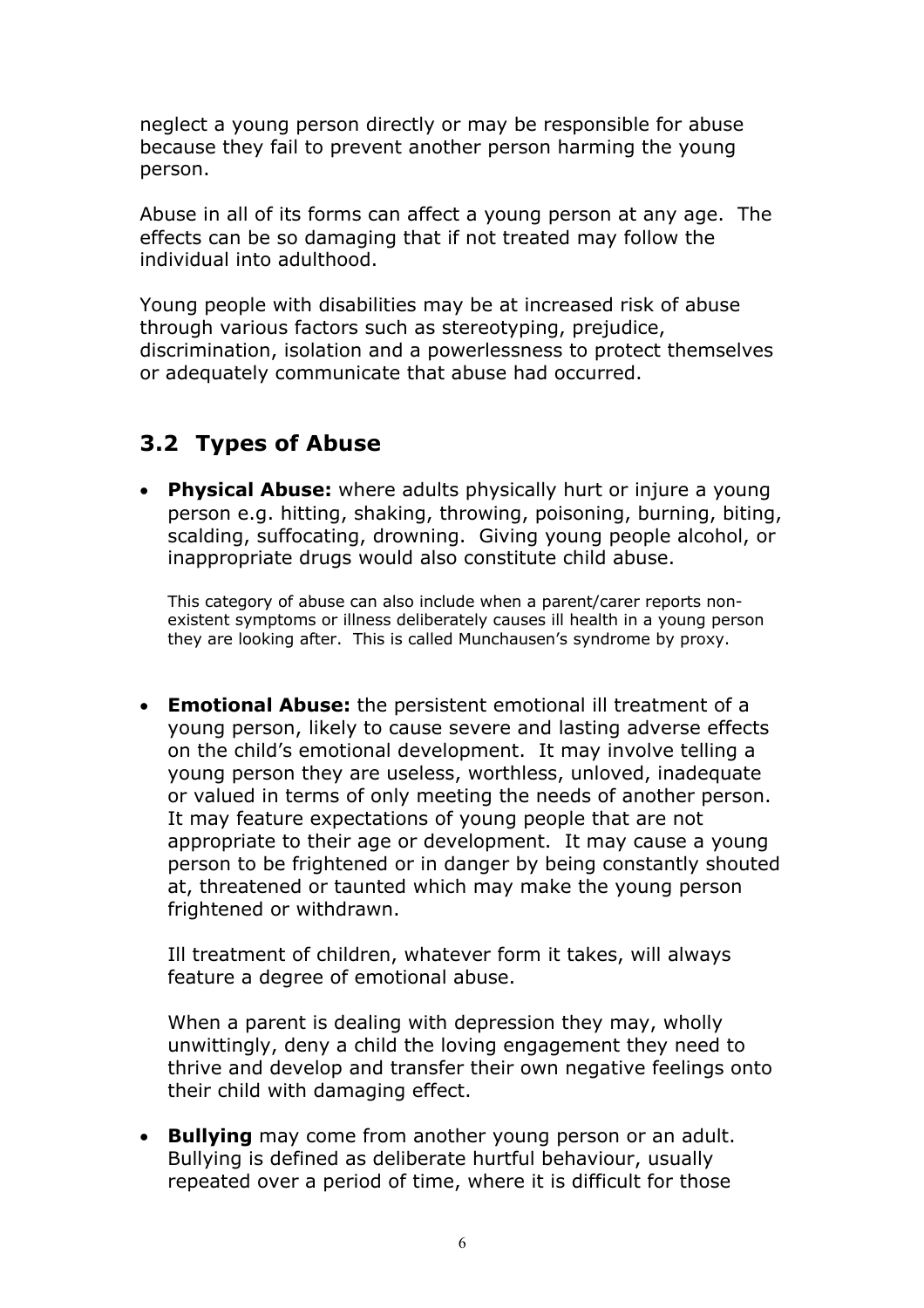bullied to defend themselves. There are three main types of bullying.

It may be physical (e.g. hitting, kicking, slapping), verbal (e.g. racist or homophobic remarks, name calling, graffiti, threats, abusive messages via social media), emotional (e.g. tormenting, ridiculing, humiliating, ignoring, isolating from the group), or sexual (e.g. unwanted physical contact or abusive comments).

An adult who is depressed may unwittingly show irritation with a child and label their behaviour negatively with detrimental effect.

• **Neglect** occurs when an adult fails to meet the young person's basic physical and/or psychological needs, to an extent that is likely to result in serious impairment of the child's health or development. For example, failing to provide adequate food, shelter and clothing, failing to protect from physical harm or danger, or failing to ensure access to appropriate medical care or treatment.

Refusal to give love, affection and attention can also be a form of neglect.

When a parent is depressed neglect can occur when a parent does not keep their children safe, or exposes them to undue cold/heat, or unnecessary risk of injury as a result of their own decreased ability to actively engage with their physical surroundings.

• **Sexual Abuse** occurs when adults (male and female) use children to meet their own sexual needs. This could include full sexual intercourse, masturbation, oral sex, anal intercourse and fondling. Showing young people pornography or talking to them in a sexually explicit manner are also forms of sexual abuse.

When a parent is depressed or have been abused themselves, it is possible abusive situations could go unnoticed. When parents/carers are preoccupied with their own ill- health and no longer feel 'in control' of their lives, abusive situations can develop.

### **3.3 Indicators of Abuse**

Even for those experienced in working with children, it is not always easy to recognise a situation where abuse may occur or has already taken place. Indications that a child is being abused may include one or more of the following: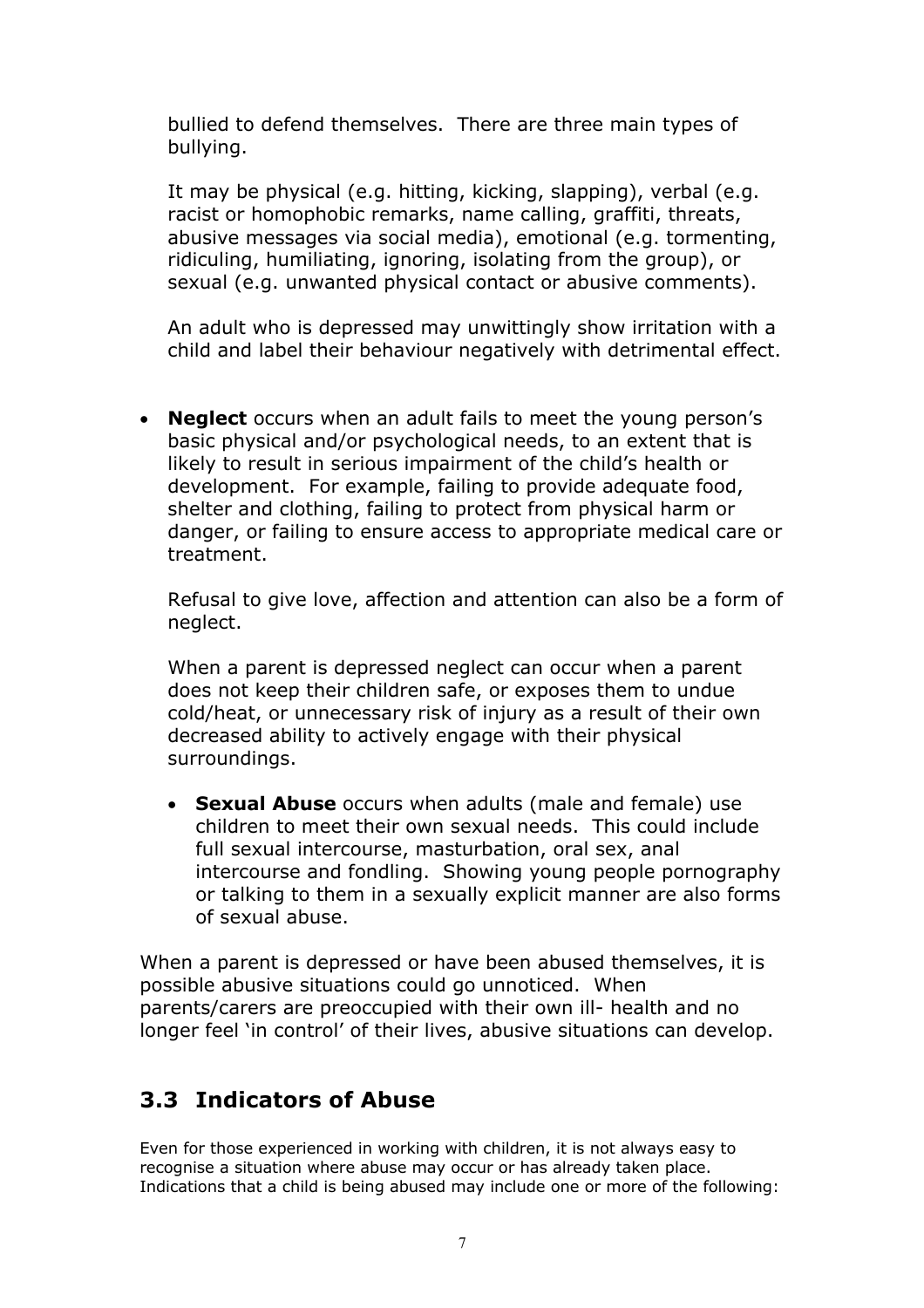- Unexplained or suspicious injuries such as bruising, cuts or burns, particularly if situated on a part of the body not normally prone to such injuries.
- An injury for which an explanation seems inconsistent.
- The young person describes what appears to be an abusive act involving them.
- Another young person or adult expresses concern about the welfare of a young person.
- Unexplained changes in a young person's behaviour e.g. becoming very upset, quiet, withdrawn or displaying sudden outbursts of temper.
- Inappropriate sexual awareness.
- Engaging in sexually explicit behaviour.
- Not trusting adults, particularly those whom a close relationship would normally be expected.
- Difficulty in making friends.
- Being prevented from socialising with others.
- Displaying variations in eating patterns including over-eating or loss of appetite.
- Losing weight for no apparent reason.
- A marked deterioration in personal hygiene.

Signs of bullying include:

- Behavioural changes such as reduced concentration and/or becoming withdrawn, clingy, depressed, tearful or emotionally unstable.
- Physical signs such as stomach aches, headaches, difficulty in sleeping, bed wetting, scratching and bruising, damaged clothes, bingeing e.g. on food, alcohol or cigarettes.
- A shortage of money or frequents loss of possessions.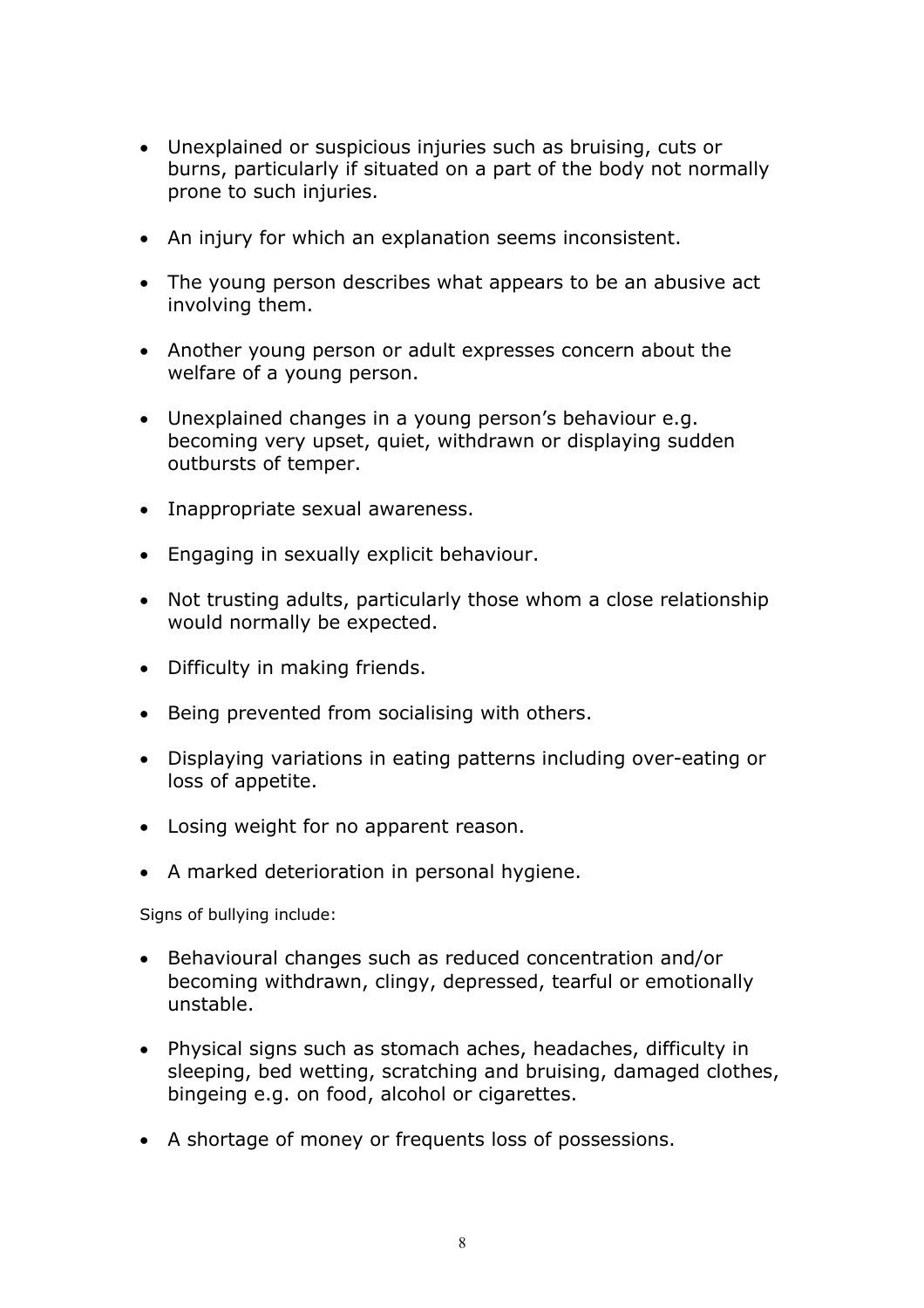It must be recognised that the above list is not exhaustive, but also that the presence of one or more of the indications is not proof that abuse is taking place. It is **NOT** the responsibility of those working for **Bluebell Care Trust** to decide that child abuse is occurring. It **IS** their responsibility to act on any concerns, and referral appropriately.

# **3.4 Use of Photographic/Filming Equipment**

Bluebell sometimes uses photography or filming for marketing purposes, or for child development journals for parents. **This will never be carried out without full written and verbal consent from parents/carers.**

Files will be stored as per Bluebell's data protection policy, and destroyed when no longer being used.

# **4 Responding to Suspicions and Allegations**

## **4.1 Introduction**

It is not the responsibility of anyone working for **Bluebell Care Trust** in a paid or unpaid capacity to decide whether or not child abuse has taken place. However, there is a responsibility to act on any concerns through contact with the appropriate authorities so that they can then make inquiries and take necessary action to protect the young person. This applies **BOTH** to allegations/suspicions of abuse occurring within **Bluebell** and to allegations/suspicions that abuse is taking place elsewhere.

This section explains how to respond to allegations/suspicions.

### **4.2 Receiving Evidence of Possible Abuse**

Abuse may be observed happening, it may suspected because of signs such as those listed in section 3 of this document, it may also be reported to us by someone else or directly, by the young person affected.

In the last of these cases, it is particularly important to respond appropriately. If a young person says or indicates that they are being abused, you should:

- **Stay calm** so as not to frighten the young person.
- **Reassure** the child that they are not to blame and that it was right to disclose.
- **Listen** to the child, showing that you are taking them seriously.
- **Keep questions to a minimum** so that there is a clear and accurate understanding of what has been said. The law is very strict and child abuse cases have been dismissed where it is felt that the child has been led or words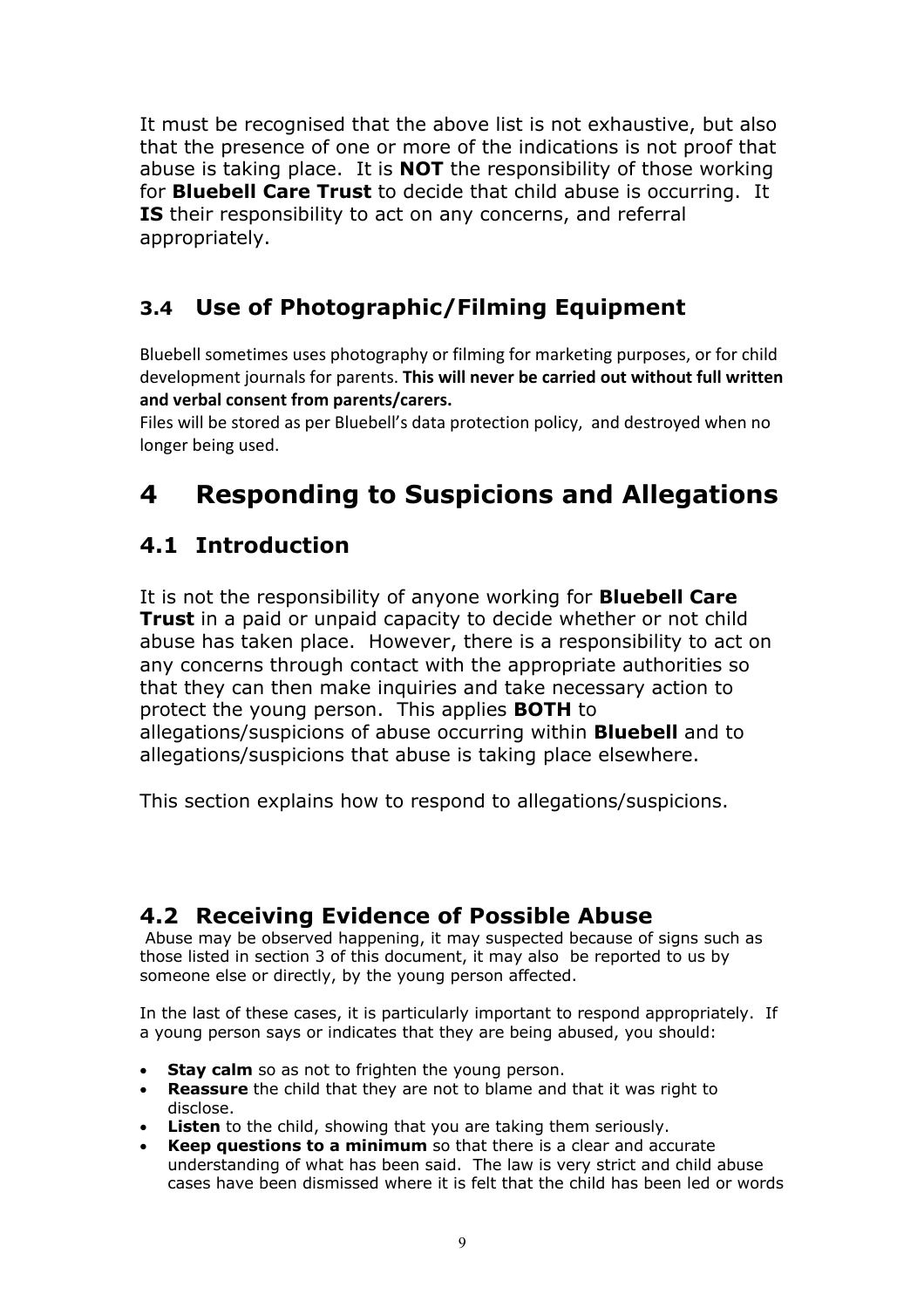and ideas have been suggested during questioning. Only ask questions to clarify.

- **Inform** the child that you have to inform other people about what they have told you. Tell the child this is to help stop the abuse continuing.
- **Safety of the child** is paramount. If the child needs urgent medical attention call an ambulance, inform the doctors of the concern and ensure they are made aware that this is a child protection issue.
- **Record** all information concisely and accurately.
- **Report** the incident to the management.

#### **In an emergency call 999**

**Bristol: 0117 903 644 -First Response 01454 615165- Emergency Social Services- out of Hours**

**North Somerset: 01275 888 808** - **Monday to Friday, 8am** - **6pm 01454 615165** - **Emergency Social Services-Out of hours** 

**South Glos: 01454 866000 in hours 01454 615 165** - **Emergency Social Services-out of hours**

**BANES: 01225 39 61 11 or 01225 47 79 29 In hours Social Services Emergency-out of Hours-01454 615165**

**Devon: 01803 208100-In hours 0300 456 4876 -Out of hours**

#### **In all cases if you are not sure what to do you can gain help from: NSPCC 24 hour helpline 0800 800 5000**

### **4.3 Recording Information**

To ensure that information is as helpful as possible, a detailed record should always be made at the time of the disclosure/concern. In recording you should confine yourself to the facts and distinguish what is your personal knowledge and what others have told you. Do not include your own opinions.

Information should include the following:

• The child's name, age and date of birth.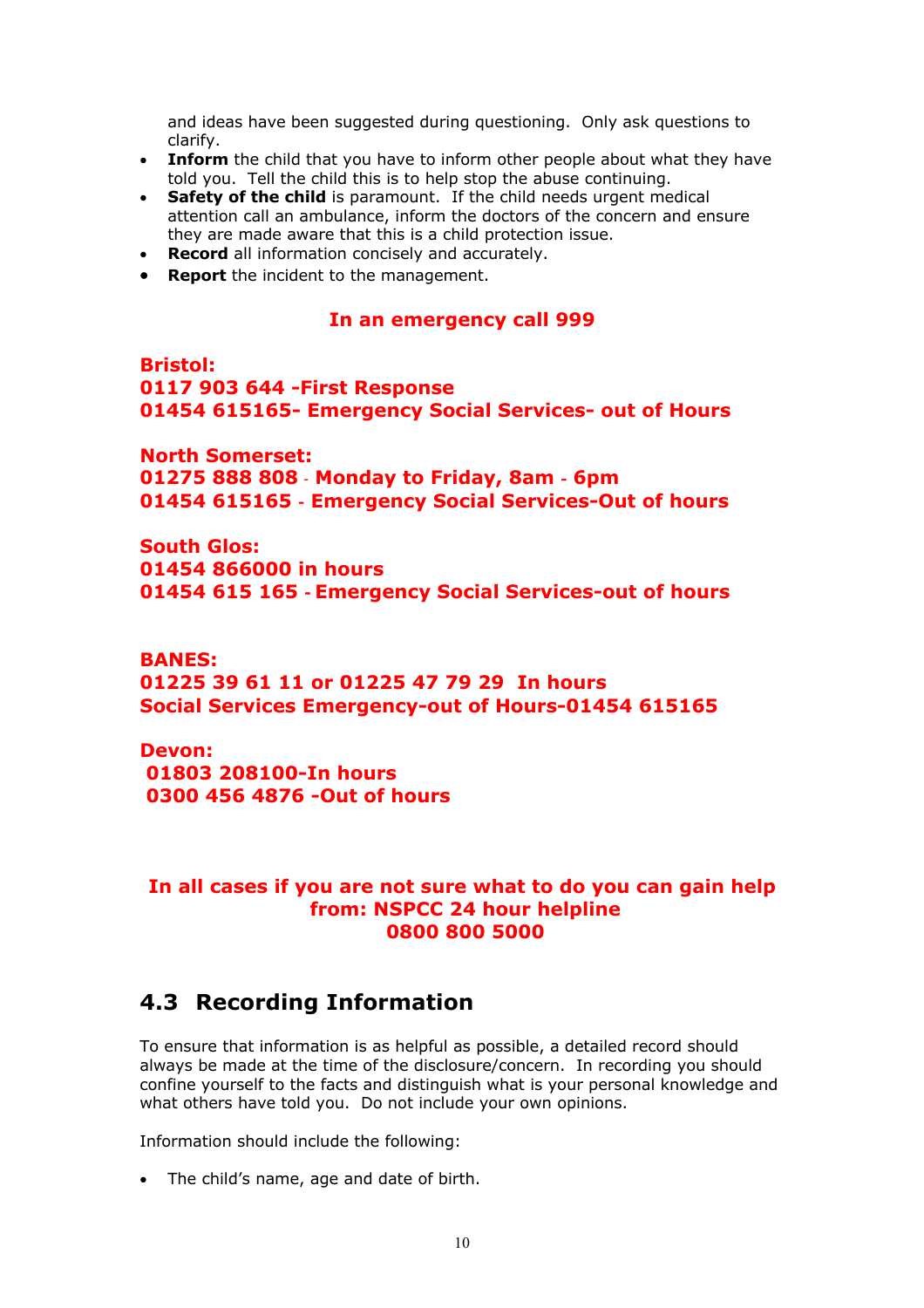- The child's home address and telephone number.
- Whether or not the person making the report is expressing their concern or someone else's.
- The nature of the allegation, including dates, times and any other relevant information.
- A description of any visible bruising or injury, location, size etc. Also any indirect signs, such as behavioural changes.
- Details of witnesses to the incidents.
- The child's account, if it can be given, of what has happened and how any bruising/injuries occurred.
- Are the parents aware?
- Has anyone else been consulted?
- Has anyone been alleged to be the abuser?

### **4.4 Reporting the Concern**

All suspicions and allegations MUST be reported immediately. It is recognised that strong emotions can be aroused particularly in cases where sexual abuse is suspected or where there is misplaced loyalty to a colleague. It is important to understand these feelings but not allow them to interfere with your judgement about any action to take.

**Bluebell Care Trust** expects its members and staff to discuss any concerns they may have about the welfare of a child immediately with the person in charge, and subsequently to check that appropriate action has been taken.

If the nominated welfare officer (Ruth Jackson) is not available you should inform Paula Bentley or Rachel Jenkins. Advice can be sort from the NSPCC helpline, the duty officer at your local social services department or the police.

Where there is a complaint against an employee or volunteer, there may be three types of investigation.

- **Criminal** in which case the police are immediately involved.
- **Child protection** in which case the social services (and possibly) the police will be involved.
- **Disciplinary or misconduct** in which case (**Bluebell**) will be involved.

As mentioned previously in this document Bluebell team are not child protection experts, and it is **not** their responsibility to determine whether or not abuse has taken place. All suspicions and allegations must be shared with professional agencies that are responsible for child protection.

Social services have a legal responsibility under The Children Act 1989 to investigate all child protection referrals by talking to the child and family (where appropriate), gathering information from other people who know the child and making inquiries jointly with the police.

#### **NB: If there is any doubt, you must report the incident: it may be just one of a series of other incidences which together cause concern.**

Any suspicion that a child has been abused by an employee or a volunteer should be reported to the Welfare officer (Ruth Jackson) who will take appropriate steps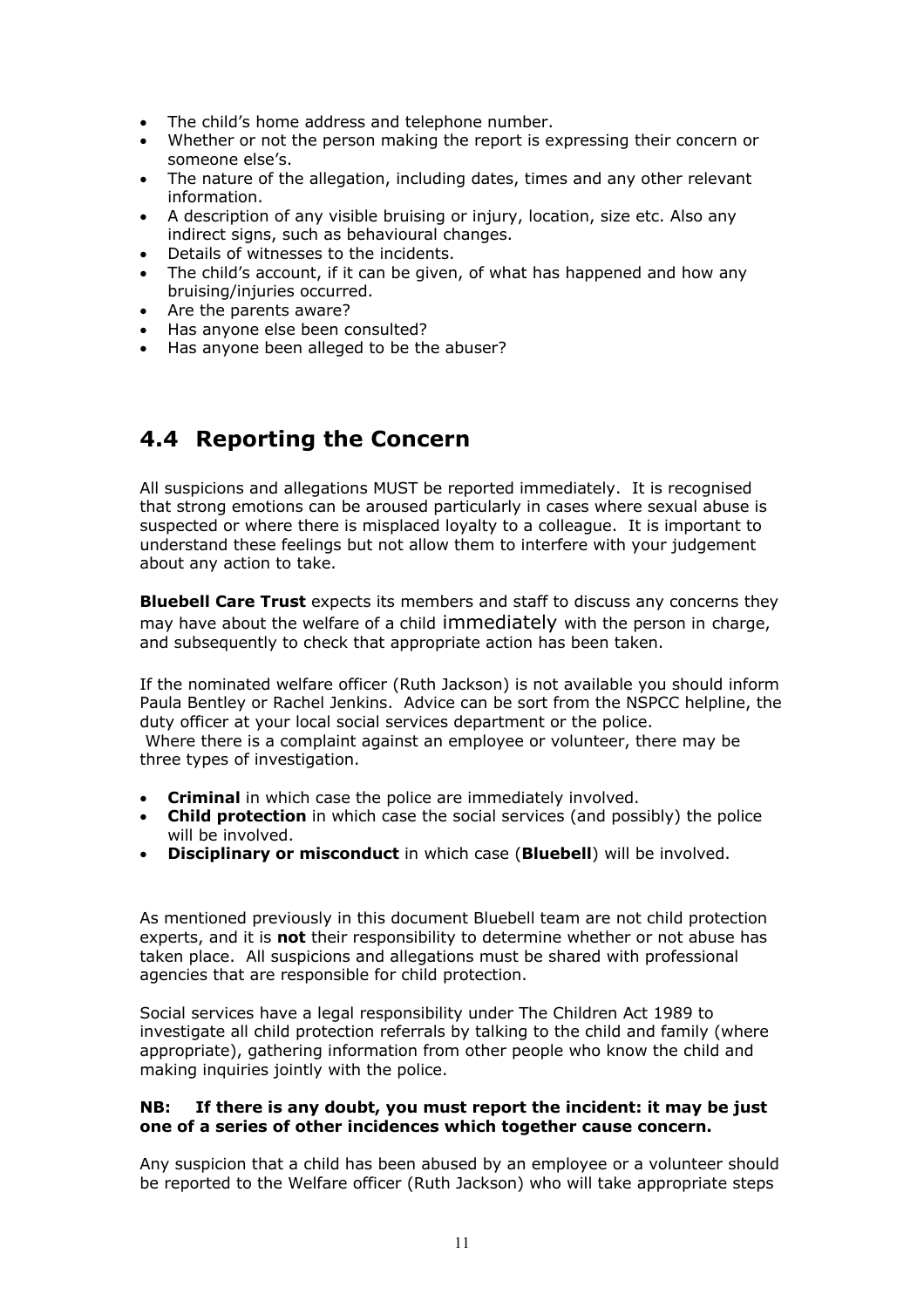to ensure the safety of the child in question and any other child who may be at risk. This will include the following:

- **Bluebell Care Trust** will refer the matter to social services department.
- The parent/carer of the child will be contacted as soon as possible following advice from the social services department.
- The director of **Bluebell Care Trust** should be notified to decide who will deal with any media inquiries and implement any immediate disciplinary proceedings.
- if **Bluebell's** welfare officer is the subject of the suspicion/allegation the report must be made to the appropriate manager who will refer the matter to social services.

Allegations of abuse can be made sometime after the event. Where such allegation is made, you should follow the same procedures and have the matter reported to social services. This is because other children may be at risk from the alleged abuser. Anyone who has a previous conviction for offences related to abuse against children is automatically excluded from working with children.

### **5 Concerns outside the family which Bluebell are supporting**

- Report your concerns to **Bluebell's** welfare officer (Ruth Jackson), Paula Bentley or Rachel Jenkins should also be made aware.
- If **Bluebell's** welfare officer is not available, the person being told or discovering the abuse should contact their local social services department or the police immediately.
- Social Services and **Bluebell's** welfare officer will decide how to inform the parents/carers.
- **Bluebell's** welfare officer should also report the incident to **Bluebell's** Trustees.
- Maintain confidentiality on a 'need to know' basis.

# **4.6 Confidentiality**

Every effort should be made to ensure that confidentiality is maintained for all concerned. Information should be handled and disseminated on a 'need to know' basis only. This includes the following people:

- **Bluebell's** Welfare Officer.
- The parents of the child.
- The person making the allegation.
- Social Services/police.
- The Director of **Bluebell Care Trust.**
- The alleged abuser (and parents if the alleged abuser is a child).

Seek social services advice on who should approach the alleged abuser.

All information should be stored in a secure place with limited access to designated people, in line with data protection laws.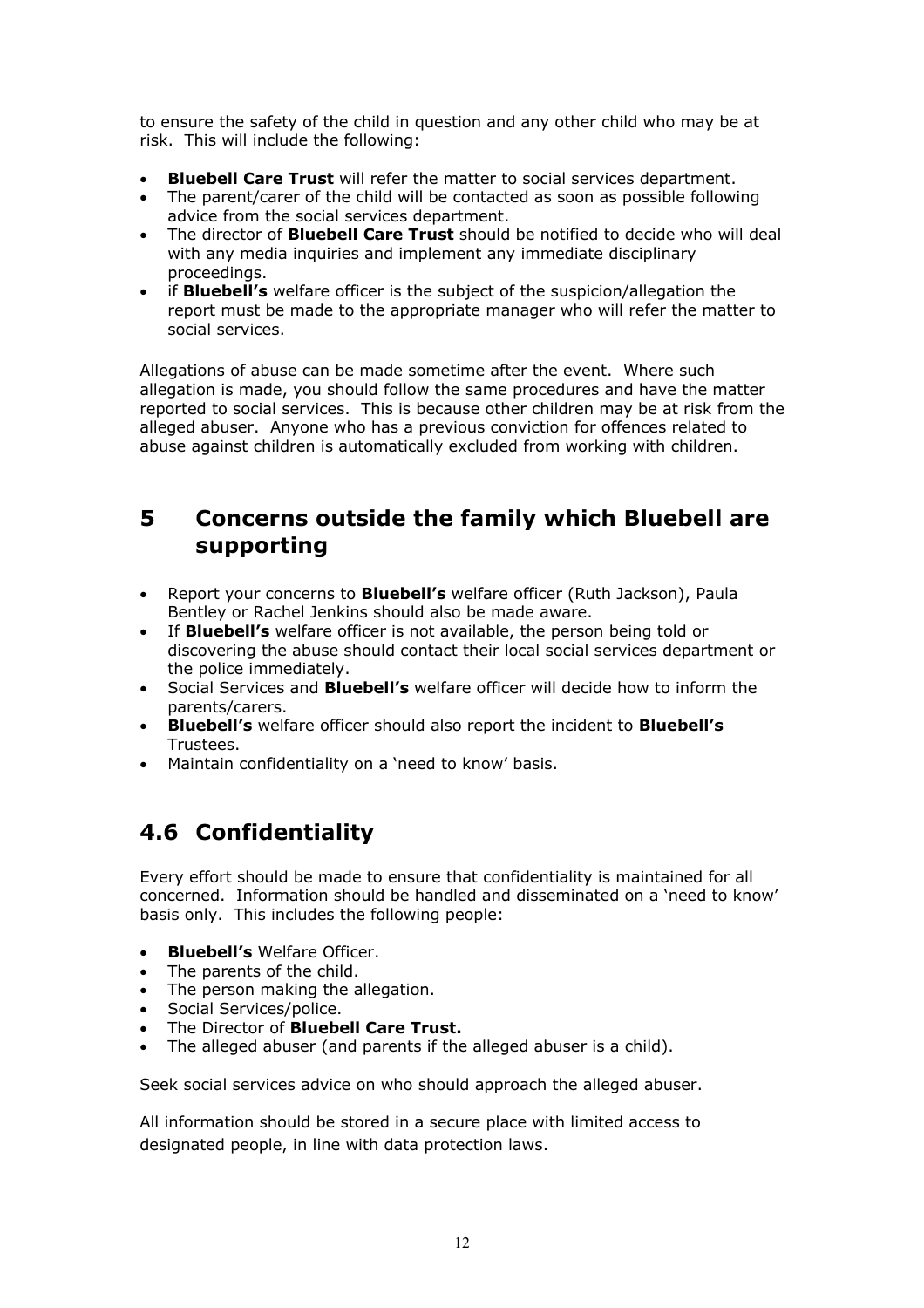## **4.7 Internal Inquiries and Suspension**

- **Bluebell's** welfare officer will make an immediate decision about whether any individual accused of abuse should be temporarily suspended pending further police and social services inquiries.
- Irrespective of the findings of the social services or police inquiries **Bluebell's** Board of Trustees will assess all individual cases to decide whether a member of staff or volunteer can be reinstated and how this can be sensitively handled. This may be a difficult decision; especially where there is insufficient evidence to uphold any action by the police. In such cases **Bluebell's** Board of Trustees must reach a decision based upon the available information which could suggest that on the balance of probability, it is more likely than not that the allegation is true. The welfare of the child should remain of paramount importance throughout.

# **6 Recruiting and Selecting Personnel with Children**

### **6.1 Introduction**

It is important that all reasonable steps are taken to prevent unsuitable people from working with children. This applies equally to paid staff and volunteers, both full and part time. To ensure unsuitable people are prevented from working with children the following steps should be taken when recruiting.

# **6.2 Controlling Access to Children**

- All staff and volunteers should complete an application form. The application form will elicit information about the applicants past and a self disclosure about any criminal record.
- Consent should be obtained from the applicant to provide a current DBS check.
- Two confidential references, including one regarding previous work with children should be obtained. These references MUST be taken up and confirmed through telephone contact.
- Evidence of identity (passport or driving licence with photo)

### **6.3 Interview and Induction**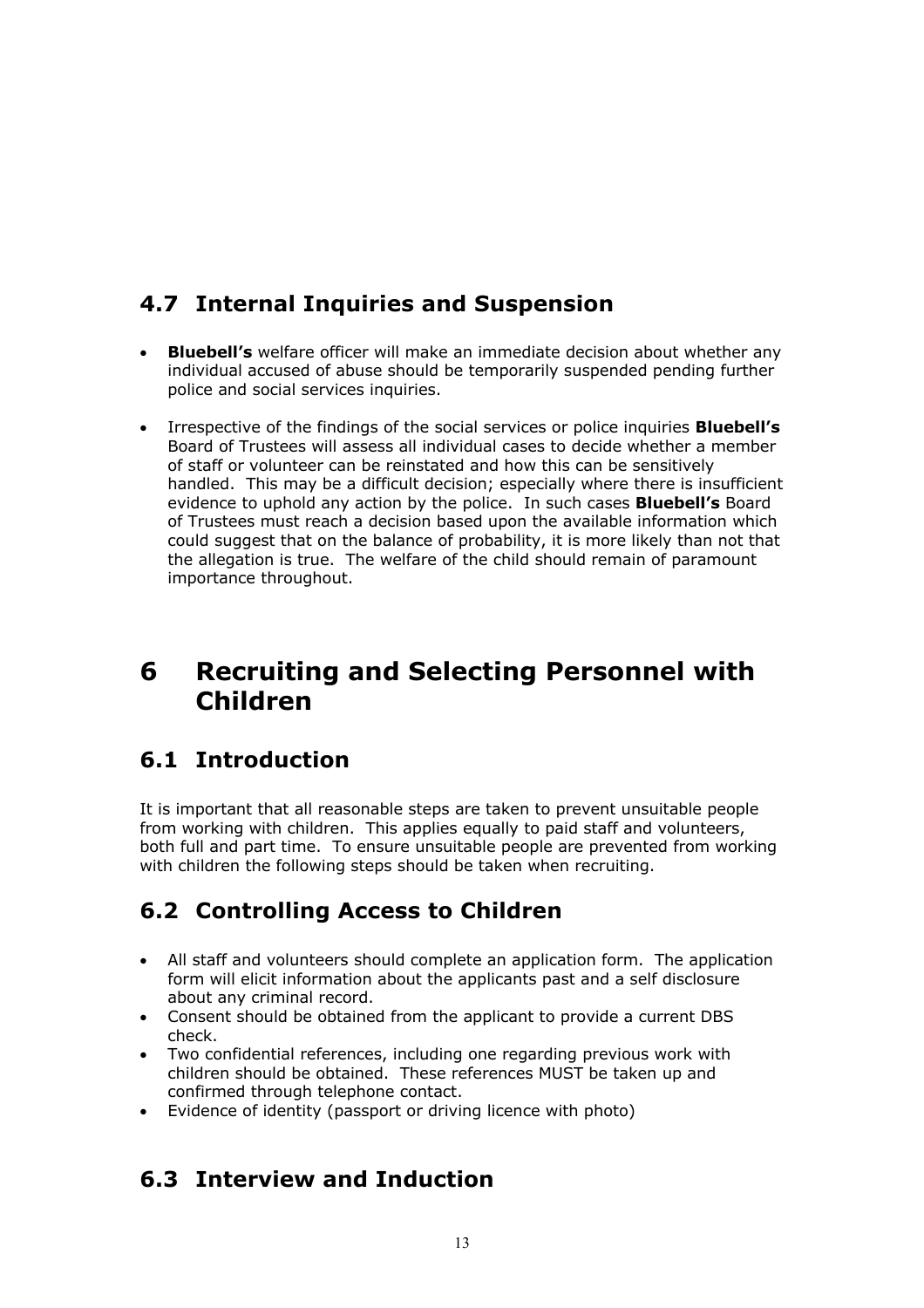All employees and volunteers will be required to undertake an interview carried out to acceptable protocol and recommendations. All employees and volunteers should receive formal or informal induction during which:

- A check should be made that the application form has been completed in full, including sections on criminal records and self disclosures.
- Their qualifications should be substantiated.
- The job requirements and responsibilities should be clarified.
- They should sign up to the organisation's Code of Ethics and Conduct. All new and existing employees are required to attend an accredited Safeguarding course.

## **6.4 Training**

In addition to pre-selection checks, the safeguarding process includes training after recruitment to help staff and volunteers to:

- Analyse their own practice against what is deemed good practice, and to ensure their practice is likely to protect them from false allegations.
- Recognise their responsibilities and report any concerns about suspected poor practice and/or abuse.
- Respond to concerns expressed by a child.
- Work safely and effectively with children.

#### **Bluebell Care Trust** requires:

- All staff and volunteers who have access to children to undergo a DBS check
- All trustees, employees and volunteers, to undertake relevant child protection training.
- All staff and volunteers to receive advisory information outlining good/bad practice and informing them what to do if they have concerns about the behaviour of an adult towards a young person

#### **Declaration**

On behalf of **[BLUEBELL]** we, the undersigned, will oversee the implementation of the Child Protection Policy and take all necessary steps to ensure it is adhered to.

Rjackson. **Signed:** 

#### **Name: Mrs Ruth Jackson**

**Position within BLUEBELL: CEO & Safeguarding Lead**